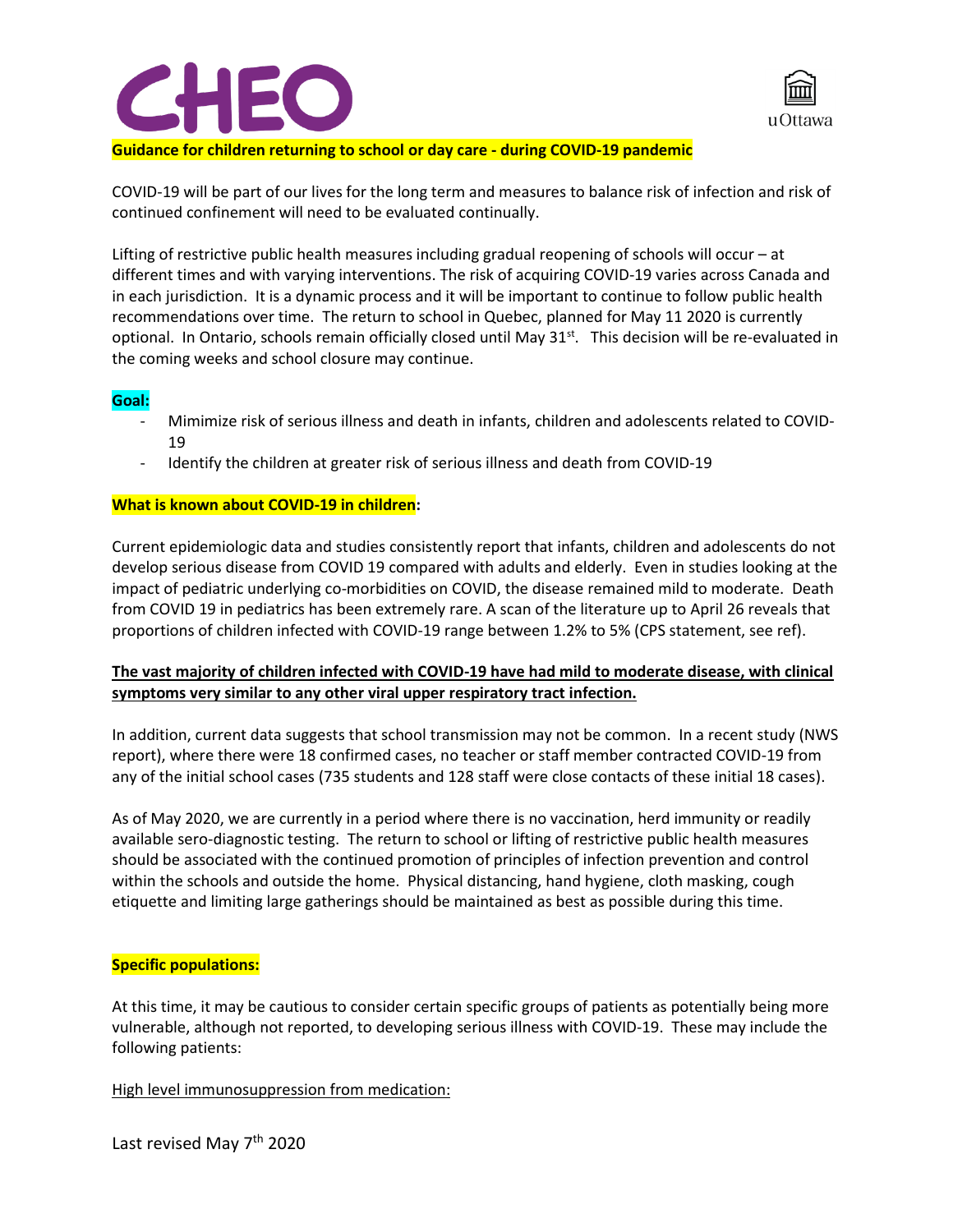



- High dose corticosteroids prednisone equivalent > 20 mg per day or 2 mg/kg/day for > 14 days
- Receiving certain monoclonal antibody biologics (ex: Anti-TNF, rituximab, Xolair)
- Patients receiving combination immunosuppressive therapies (> 1 class agents)

# Higher risk of serious illness due to underlying condition:

- Malignancy on active chemotherapy
- Post HSCT (especially in first 2 year and on immunosuppression and/or evidence of GVHD)
- Post Solid organ transplant (within 2 months)
- Combined primary immunodeficiency (ex: SCID, CID, etc)
- Certain patients with chronic lung disease
	- o On > 0.5-1 mg/kg/day for > 2 weeks and/or pulse IV corticosteroids
	- o Receiving supplemental O2 and/or BIPAP, tracheostomy
	- o FEV1 < 80%, or significant pulmonary decline in past year
	- $\circ$  Severe asthma (admitted to PICU in past 24 months, frequent ED visits) or poorly controlled asthma
	- o Bulbar dysfunction or impaired airway clearance
	- o Cystic fibrosis
- Severe chronic liver disease
- HIV with CD4 T cells < 200 or < 15% in children < 5 yo
- Certain patient with cardiac conditions:
	- o unrepaired cyanotic congenital heart disease, single ventricle palliation, severe pulmonary hypertension, post-heart transplant, moderately to severely decreased heart function/failure, severe hypertrophic cardiomyopathy, unstable ventricular arrhythmias, Kawasaki disease with giant aneurysms or severe coronary stenosis

## For consideration

- Patients with cystic fibrosis
- < 2 yo with history of prematurity and a diagnosis of bronchopulmonary dysplasia (especially if on home oxygen therapy or PPNH)
- Neurological or neurodevelopmental conditions (neuromuscular, neurovascular, neurodegenerative and neurodevelopmental conditions and seizure disorders).
- Patients with sickle cell anemia

## **Importance of optimizing underlying medical condition:**

SARS-CoV2, like any other viral infection can worsen an underlying disease or trigger a flare of an underlying condition. As such, it is crucial at this time that children with chronic medical conditions continue their maintenance medication and optimize the underlying illness.

For example, it has not been shown that Type 1 diabetes or asthma patients have more critical COVID-19 disease. However, a viral infection could lead to acute diabetes related complications during illness or an acute asthma exacerbation.

## **For consideration:**

• Delay school start for those patients until school has organized physical distancing/IPAC measures as to minimize risk.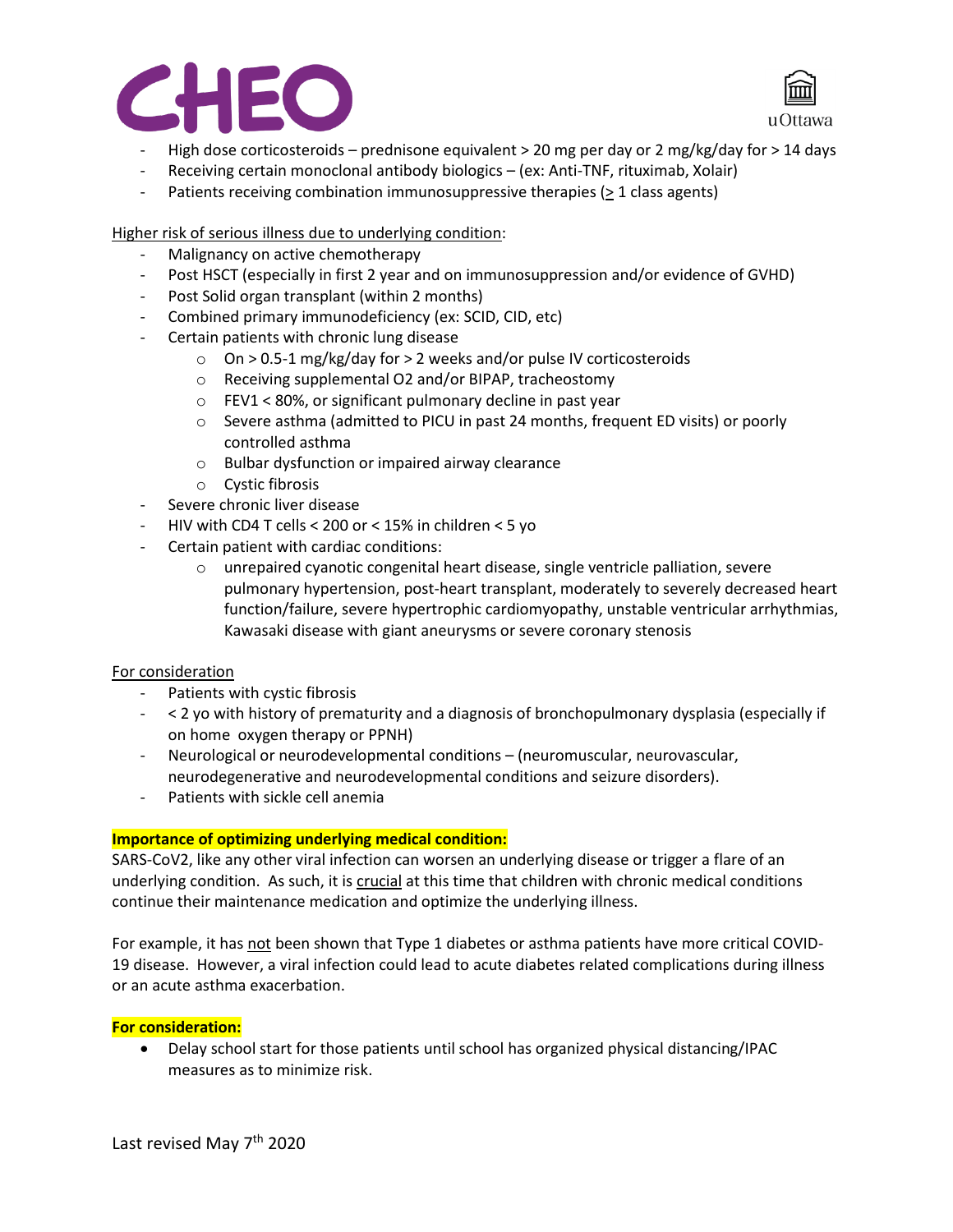



- If your child is healthy but living with a vulnerable household contact (sibling/parent or adult caregiver with high risk condition or elderly) – a delay in the return to school may be considered.
- Adults at schools (teachers, administrative and support staff) with underlying medical conditions or other risk factor for severe disease could potentially acquire COVID in the school or daycare setting. Additional precautions may be warranted and they should consult with their primary care provider and/or specialist.
- Prior to return to school for children with potential high risk condition consultation with their primary care physician or specialist may be warranted – to review clinical status and medications.
- Review of immunization status to avoid vaccine-preventable diseases.

## **In Summary**

- There are tremendous benefits from children attending school.
- There are potential risks from children not attending school for prolonged periods of time.
- COVID-19 does not appear to cause severe disease in children
- Until broad molecular and antibody testing are available to better understand the seroprevalence of COVID-19 in our community, it may be prudent for a select group of patients to remain at home.
- The ultimate decision should be made by family, with support and guidance from their primary care team and/or subspecialist.

## **References**:

- 1. Lifting of restrictive public health measures Recommendations from the F/P/T Special Advisory Committee on COVID-19 (Accessed at: [https://www.canada.ca/en/public](https://www.canada.ca/en/public-health/services/diseases/2019-novel-coronavirus-infection/canadas-reponse/recommendations-lifting-restrictive-public-health-measures.html)[health/services/diseases/2019-novel-coronavirus-infection/canadas](https://www.canada.ca/en/public-health/services/diseases/2019-novel-coronavirus-infection/canadas-reponse/recommendations-lifting-restrictive-public-health-measures.html)[reponse/recommendations-lifting-restrictive-public-health-measures.html\)](https://www.canada.ca/en/public-health/services/diseases/2019-novel-coronavirus-infection/canadas-reponse/recommendations-lifting-restrictive-public-health-measures.html)
- 2. Update on COVID-19 epidemiology and impact on medical care in children: April 2020 (Accessed at: [https://www.cps.ca/en/documents/position/update-on-covid-19-epidemiology-and-impact](https://www.cps.ca/en/documents/position/update-on-covid-19-epidemiology-and-impact-on-medical-care-in-children-april-2020)[on-medical-care-in-children-april-2020](https://www.cps.ca/en/documents/position/update-on-covid-19-epidemiology-and-impact-on-medical-care-in-children-april-2020) )
- 3. AAP guidance on school reopening addresses physical and mental health, instructional time (Accessed at: [https://www.aappublications.org/news/2020/05/05/covid19schoolopening050520\)](https://www.aappublications.org/news/2020/05/05/covid19schoolopening050520) and [https://services.aap.org/en/pages/2019-novel-coronavirus-covid-19-infections/covid-19](https://services.aap.org/en/pages/2019-novel-coronavirus-covid-19-infections/covid-19-planning-considerations-return-to-in-person-education-in-schools/) [planning-considerations-return-to-in-person-education-in-schools/](https://services.aap.org/en/pages/2019-novel-coronavirus-covid-19-infections/covid-19-planning-considerations-return-to-in-person-education-in-schools/)
- 4. Parri N, Lenge M, Buonsenso D; Coronavirus Infection in Pediatric Emergency Departments (CONFIDENCE) Research Group. Children with Covid-19 in Pediatric Emergency Departments in Italy. N Engl J Med. 2020 May 1.
- 5. COVID-19 in schools–the experience in NSW. Prepared by the National Centre for Immunisation Research and Surveillance (NCIRS) 26 April 2020 (not peer-reviewed). (Accessed at: [http://ncirs.org.au/sites/default/files/2020-](http://ncirs.org.au/sites/default/files/2020-04/NCIRS%20NSW%20Schools%20COVID_Summary_FINAL%20public_26%20April%202020.pdf) [04/NCIRS%20NSW%20Schools%20COVID\\_Summary\\_FINAL%20public\\_26%20April%202020.pdf](http://ncirs.org.au/sites/default/files/2020-04/NCIRS%20NSW%20Schools%20COVID_Summary_FINAL%20public_26%20April%202020.pdf)